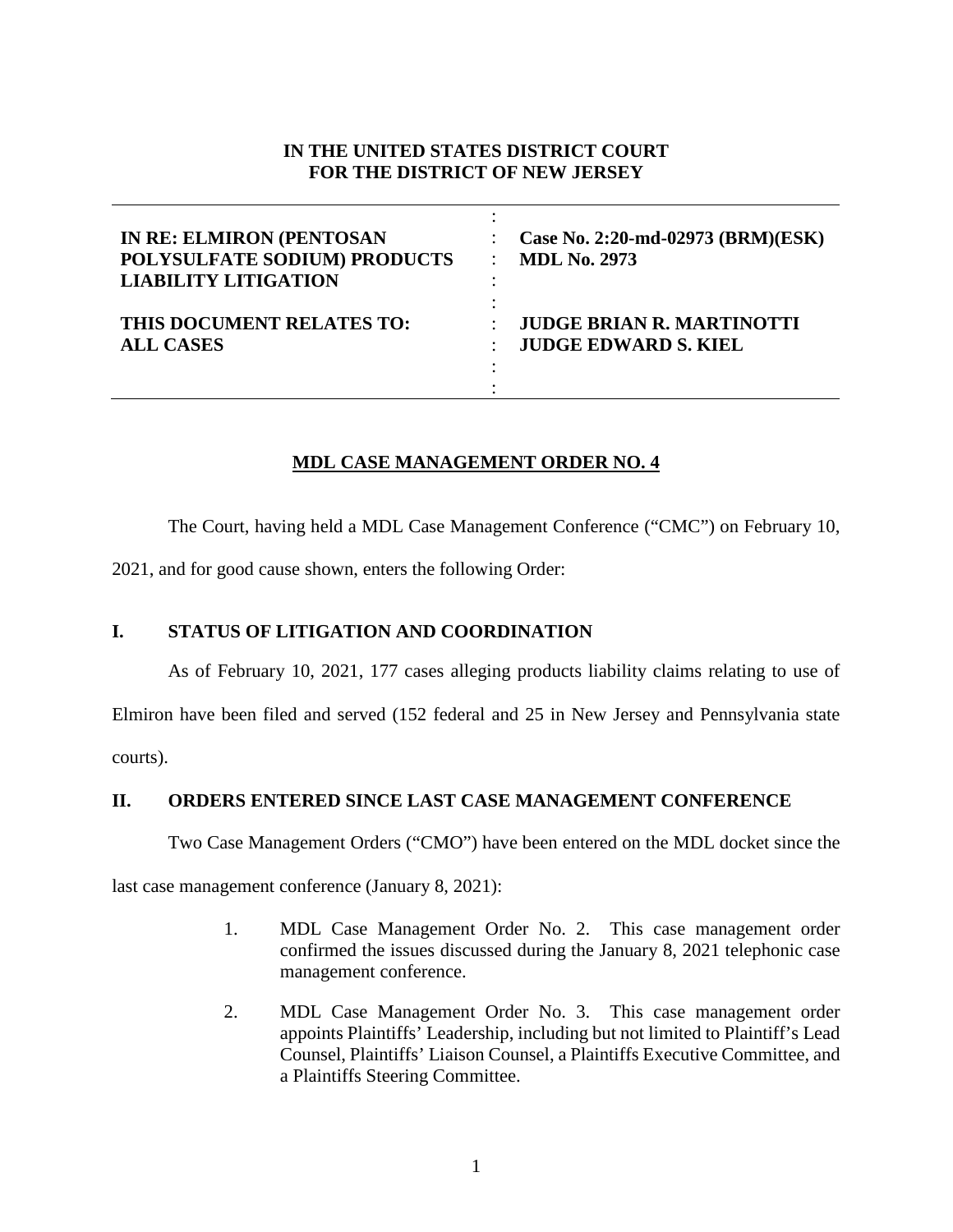#### **III. PROPOSED CASE MANAGEMENT ORDERS**

The parties shall continue to meet and confer and actively discuss proposed orders and stipulations to advance the litigation, including:

- A. An Order addressing plaintiff fact sheets ("PFS"), defense fact sheets ("DFS"), and an online platform on which the fact sheets can be completed;
- B. An Order addressing Direct Filing;
- C. An Order addressing Master Pleadings; and
- D. A protocol governing remote depositions.

#### **IV. DISCOVERY STATUS**

A. **Discovery of Electronically Stored Information**. This Court has previously issued DNJ CMO No. 6 setting forth the protocol governing the discovery and production of Electronically Stored Information ("ESI"). In an effort to further facilitate the efficient and effective discovery of such matter, the parties shall continue to meet and confer regarding one or more Rule 26(f) conferences, as well as a proposed Rule 30(b)(6) deposition. Whether vendors and internal client IT personnel should be included at the Rule 26(f) conference will be evaluated prior to the commencement of the Rule 26(f) conference. The parties shall include vendors or internal client IT personnel at the Rule 26(f) conference if a need for them is identified. By March 16, 2021, the parties shall submit to the Court a Joint Rule 26(f) Report outlining any additional discovery agreements reached by the parties as to ESI and detailing any remaining open issues as to the same.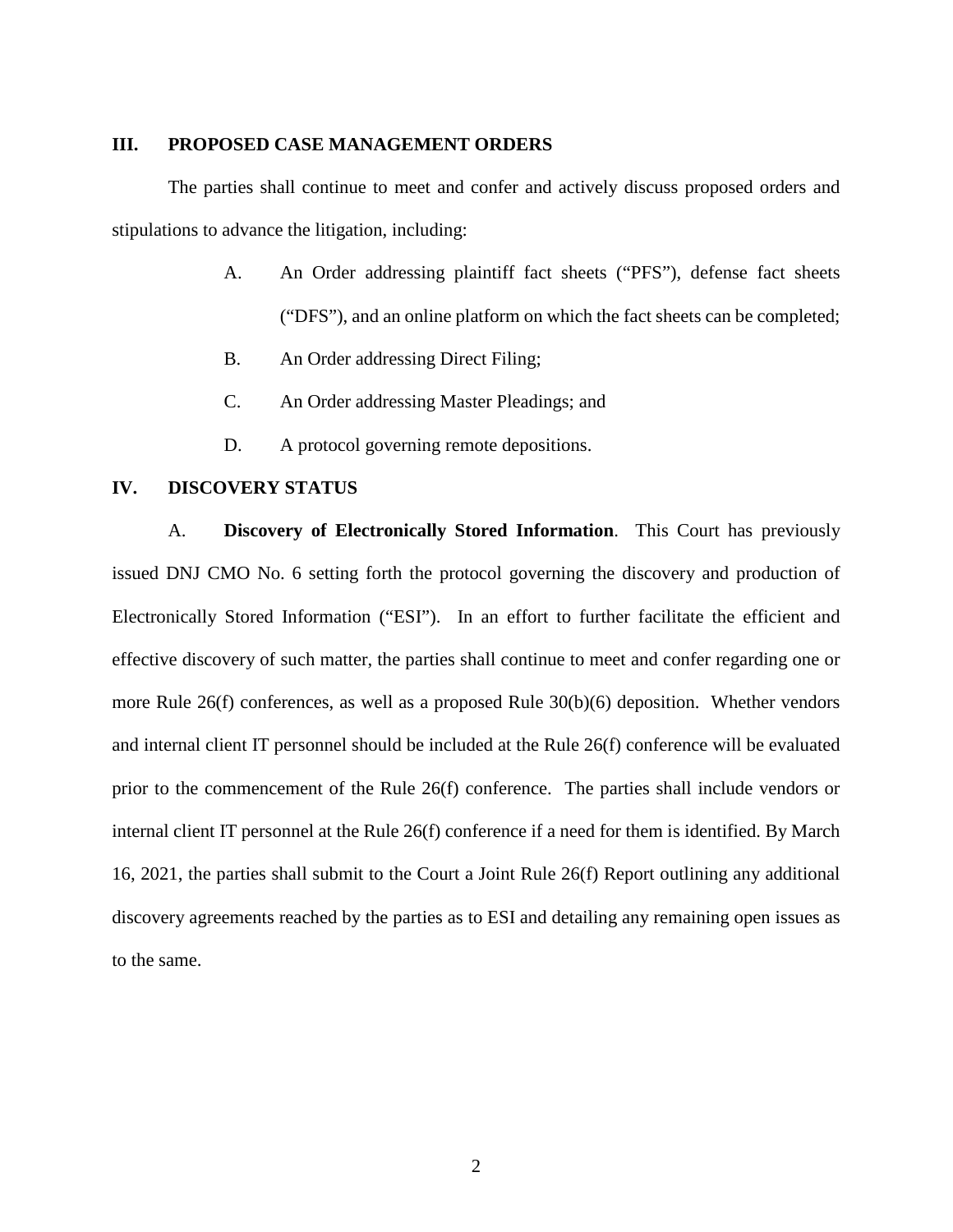### **V. STATUS OF VARIOUS DEFENDANTS**

A. **Teva Defendants.** The vast majority of plaintiffs who named Teva Pharmaceuticals USA, Inc. have agreed to dismiss Teva Pharmaceuticals USA, Inc.,<sup>[1](#page-2-0)</sup> via stipulation with agreed to terms and protections for all parties. Plaintiffs Leadership shall continue to meet and confer with counsel for the Teva Defendants on the potential dismissal of additional Teva entities, and shall report on the status of their discussions at the next CMC.

B. **Bayer Defendants.** DNJ CMO No. 5 has resulted in the dismissal of the Named Bayer Defendants, as defined in the Order, for all presently filed cases, as well as any matters filed or transferred to this Court going forward.

# **VI. EXTENSION AND STAY**

Defendants' initial entries of appearance and deadlines to answer or otherwise plead remain tolled until further Court order.

#### **VII. MOTION PRACTICE**

MDL CMO No. 1 administratively terminated all pending motions, except for *pro hac vice* admission motions, so that the parties could meet and confer regarding the dismissal of claims and certain named defendants.

### **VIII. LEADERSHIP**

At the request of plaintiffs' counsel, and without objection, **Stacy K. Hauer** of Johnson Becker shall be added to the Plaintiffs' Executive Committee based on entry of this Order.

<span id="page-2-0"></span><sup>1</sup> The Teva Defendants include: (1) Teva Pharmaceuticals USA, Inc.; and (2) Teva Branded Pharmaceutical Products R&D, Inc.